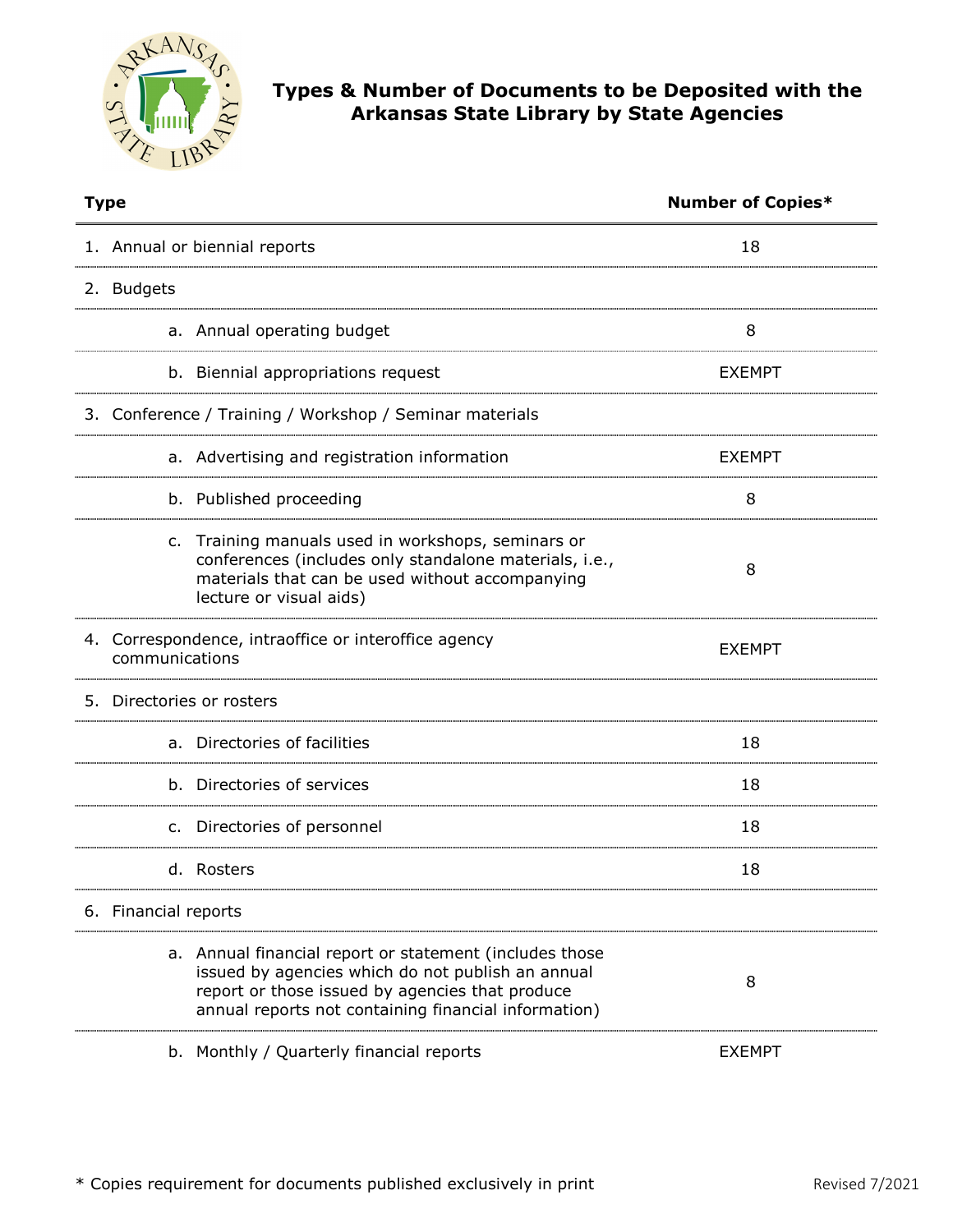## **Types & Number of Documents to be Deposited with the Arkansas State Library by State Agencies**

| <b>Type</b>                                                                                                                                                                                                                                                               | <b>Number of Copies*</b> |
|---------------------------------------------------------------------------------------------------------------------------------------------------------------------------------------------------------------------------------------------------------------------------|--------------------------|
| 7. Information publications / Reports of research                                                                                                                                                                                                                         |                          |
| a. Drafts to plans and reports published for comment                                                                                                                                                                                                                      | 4                        |
| b. Guides                                                                                                                                                                                                                                                                 | 8                        |
| c. Manuals or handbooks                                                                                                                                                                                                                                                   | 8                        |
| d. Maps                                                                                                                                                                                                                                                                   | 8 (18 may apply)         |
| e. Pamphlets and brochures about an agency, its<br>services, or a subject of concern to it                                                                                                                                                                                | 8                        |
| f.<br>Reports                                                                                                                                                                                                                                                             | 8                        |
| g. Series publications                                                                                                                                                                                                                                                    | 8                        |
| h. State Plans                                                                                                                                                                                                                                                            | 8                        |
| Statistical compilations<br>İ.                                                                                                                                                                                                                                            | 8 (18 may apply)         |
| 8. Law*, rules and regulations, licensing standards (*specifically<br>excluded by Act 489 § 8 (a) (i)-(iii) are the Acts of Arkansas,<br>the Arkansas Supreme Court Reports, and the Arkansas<br>Statutes. One copy of each is to be deposited with the State<br>Library) | 8                        |
| a. Laws published as separates                                                                                                                                                                                                                                            | 8                        |
| b. Rules and regulations published as separates                                                                                                                                                                                                                           | 8                        |
| Compilations of laws on a topic                                                                                                                                                                                                                                           | 18                       |
| d. Licensing standards                                                                                                                                                                                                                                                    | 8                        |
| 9. Lists of publications                                                                                                                                                                                                                                                  |                          |
| a. Bibliographies                                                                                                                                                                                                                                                         | 8                        |
| Catalogs<br>b.                                                                                                                                                                                                                                                            | 18                       |
| <b>Publication lists</b><br>c.                                                                                                                                                                                                                                            | 18                       |
| 10. Minutes of governing board meetings                                                                                                                                                                                                                                   | 4                        |